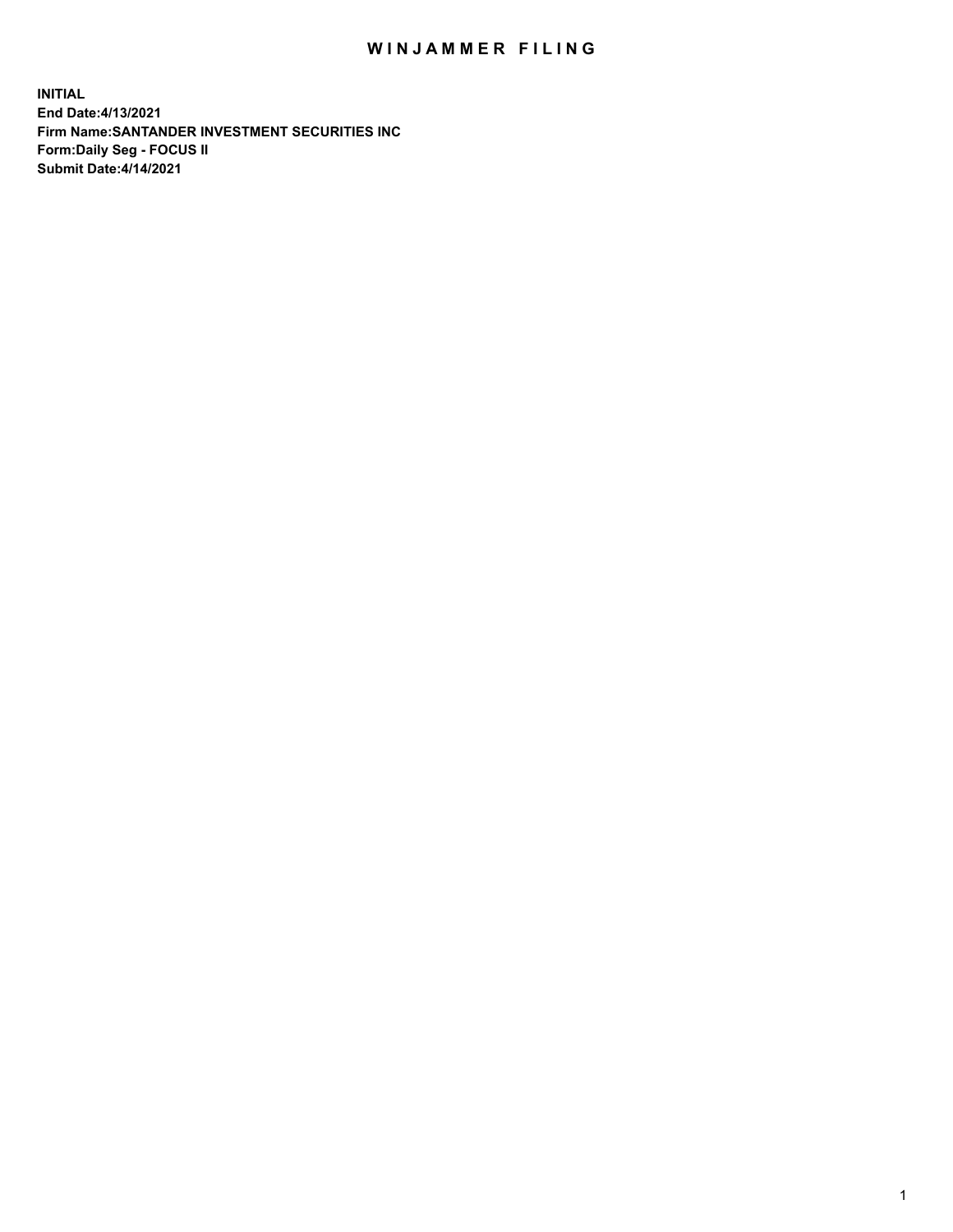**INITIAL End Date:4/13/2021 Firm Name:SANTANDER INVESTMENT SECURITIES INC Form:Daily Seg - FOCUS II Submit Date:4/14/2021 Daily Segregation - Cover Page**

| Name of Company                                                                   | <b>SANTANDER INVESTMENT</b><br><b>SECURITIES INC</b> |
|-----------------------------------------------------------------------------------|------------------------------------------------------|
| <b>Contact Name</b>                                                               | <b>Felix Munoz</b>                                   |
| <b>Contact Phone Number</b>                                                       | (212) 407-4594                                       |
| <b>Contact Email Address</b>                                                      | felix.munoz@santander.us                             |
| FCM's Customer Segregated Funds Residual Interest Target (choose one):            |                                                      |
| a. Minimum dollar amount: ; or                                                    | 70,000,000                                           |
| b. Minimum percentage of customer segregated funds required:%; or                 | <u>0</u>                                             |
| c. Dollar amount range between: and; or                                           | 0 <sub>0</sub>                                       |
| d. Percentage range of customer segregated funds required between:% and%.         | 0 <sub>0</sub>                                       |
| FCM's Customer Secured Amount Funds Residual Interest Target (choose one):        |                                                      |
| a. Minimum dollar amount: ; or                                                    | $\frac{0}{0}$                                        |
| b. Minimum percentage of customer secured funds required:%; or                    |                                                      |
| c. Dollar amount range between: and; or                                           | 0 <sub>0</sub>                                       |
| d. Percentage range of customer secured funds required between:% and%.            | 0 <sub>0</sub>                                       |
| FCM's Cleared Swaps Customer Collateral Residual Interest Target (choose one):    |                                                      |
| a. Minimum dollar amount: ; or                                                    | $\overline{\mathbf{0}}$                              |
| b. Minimum percentage of cleared swaps customer collateral required:% ; or        | $\underline{\mathbf{0}}$                             |
| c. Dollar amount range between: and; or                                           | 0 <sub>0</sub>                                       |
| d. Percentage range of cleared swaps customer collateral required between:% and%. | <u>00</u>                                            |

Attach supporting documents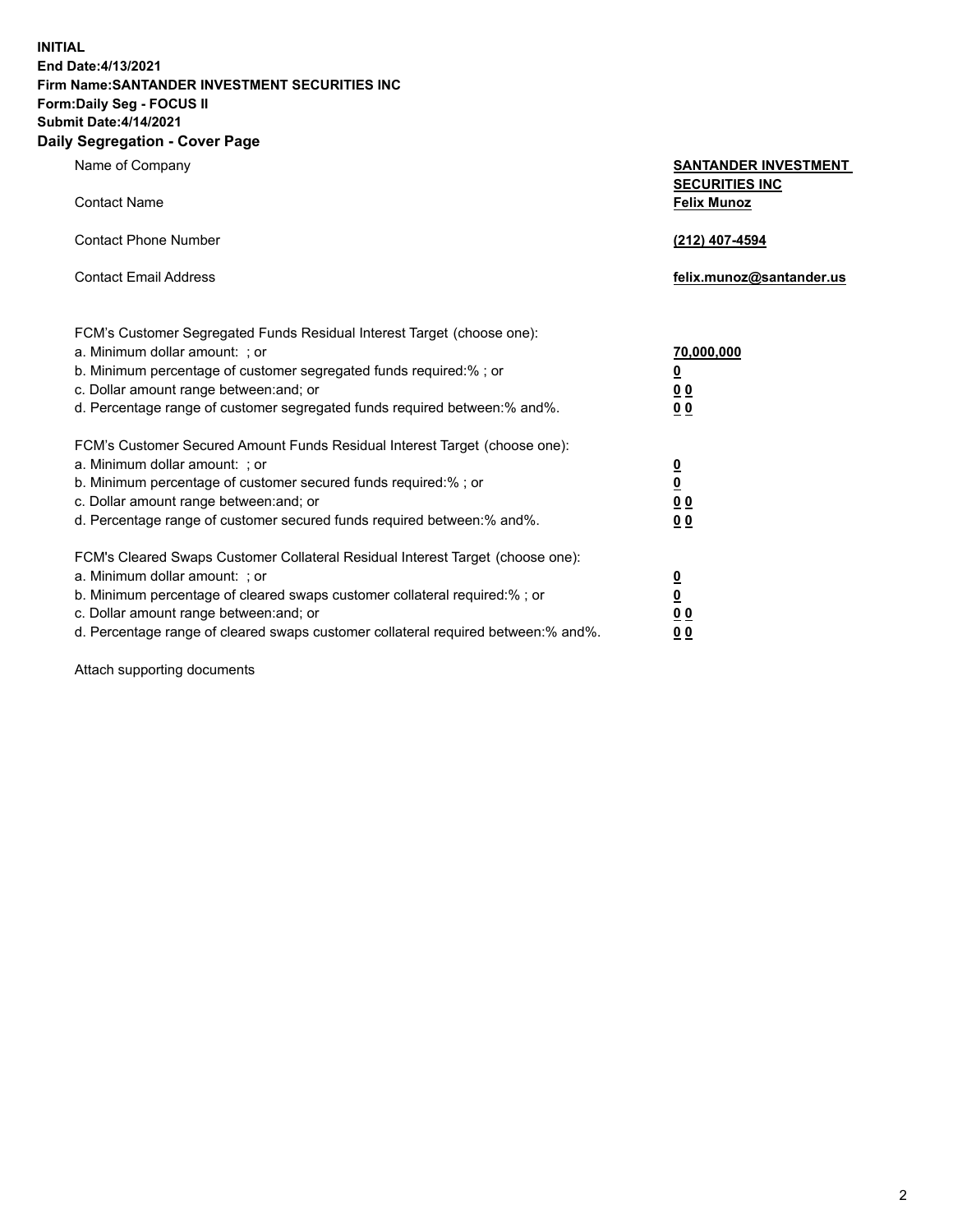**INITIAL End Date:4/13/2021 Firm Name:SANTANDER INVESTMENT SECURITIES INC Form:Daily Seg - FOCUS II Submit Date:4/14/2021 Daily Segregation - Secured Amounts**

|     | Foreign Futures and Foreign Options Secured Amounts                                         |                   |
|-----|---------------------------------------------------------------------------------------------|-------------------|
|     | Amount required to be set aside pursuant to law, rule or regulation of a foreign            | $0$ [7305]        |
|     | government or a rule of a self-regulatory organization authorized thereunder                |                   |
| 1.  | Net ledger balance - Foreign Futures and Foreign Option Trading - All Customers             |                   |
|     | A. Cash                                                                                     | $0$ [7315]        |
|     | B. Securities (at market)                                                                   | $0$ [7317]        |
| 2.  | Net unrealized profit (loss) in open futures contracts traded on a foreign board of trade   | $0$ [7325]        |
| 3.  | Exchange traded options                                                                     |                   |
|     | a. Market value of open option contracts purchased on a foreign board of trade              | $0$ [7335]        |
|     | b. Market value of open contracts granted (sold) on a foreign board of trade                | $0$ [7337]        |
| 4.  | Net equity (deficit) (add lines 1. 2. and 3.)                                               | $0$ [7345]        |
| 5.  | Account liquidating to a deficit and account with a debit balances - gross amount           | $0$ [7351]        |
|     | Less: amount offset by customer owned securities                                            | 0 [7352] 0 [7354] |
| 6.  | Amount required to be set aside as the secured amount - Net Liquidating Equity              | $0$ [7355]        |
|     | Method (add lines 4 and 5)                                                                  |                   |
| 7.  | Greater of amount required to be set aside pursuant to foreign jurisdiction (above) or line | $0$ [7360]        |
|     | 6.                                                                                          |                   |
|     | FUNDS DEPOSITED IN SEPARATE REGULATION 30.7 ACCOUNTS                                        |                   |
| 1.  | Cash in banks                                                                               |                   |
|     | A. Banks located in the United States                                                       | $0$ [7500]        |
|     | B. Other banks qualified under Regulation 30.7                                              | 0 [7520] 0 [7530] |
| 2.  | <b>Securities</b>                                                                           |                   |
|     | A. In safekeeping with banks located in the United States                                   | $0$ [7540]        |
|     | B. In safekeeping with other banks qualified under Regulation 30.7                          | 0 [7560] 0 [7570] |
| 3.  | Equities with registered futures commission merchants                                       |                   |
|     | A. Cash                                                                                     | $0$ [7580]        |
|     | <b>B.</b> Securities                                                                        | $0$ [7590]        |
|     | C. Unrealized gain (loss) on open futures contracts                                         | $0$ [7600]        |
|     | D. Value of long option contracts                                                           | $0$ [7610]        |
|     | E. Value of short option contracts                                                          | 0 [7615] 0 [7620] |
| 4.  | Amounts held by clearing organizations of foreign boards of trade                           |                   |
|     | A. Cash                                                                                     | $0$ [7640]        |
|     | <b>B.</b> Securities                                                                        | $0$ [7650]        |
|     | C. Amount due to (from) clearing organization - daily variation                             | $0$ [7660]        |
|     | D. Value of long option contracts                                                           | $0$ [7670]        |
|     | E. Value of short option contracts                                                          | 0 [7675] 0 [7680] |
| 5.  | Amounts held by members of foreign boards of trade                                          |                   |
|     | A. Cash                                                                                     | 0 [7700]          |
|     | <b>B.</b> Securities                                                                        | $0$ [7710]        |
|     | C. Unrealized gain (loss) on open futures contracts                                         | $0$ [7720]        |
|     | D. Value of long option contracts                                                           | $0$ [7730]        |
|     | E. Value of short option contracts                                                          | 0 [7735] 0 [7740] |
| 6.  | Amounts with other depositories designated by a foreign board of trade                      | $0$ [7760]        |
| 7.  | Segregated funds on hand                                                                    | $0$ [7765]        |
| 8.  | Total funds in separate section 30.7 accounts                                               | $0$ [7770]        |
| 9.  | Excess (deficiency) Set Aside for Secured Amount (subtract line 7 Secured Statement         | $0$ [7380]        |
|     | Page 1 from Line 8)                                                                         |                   |
| 10. | Management Target Amount for Excess funds in separate section 30.7 accounts                 | $0$ [7780]        |
| 11. | Excess (deficiency) funds in separate 30.7 accounts over (under) Management Target          | $0$ [7785]        |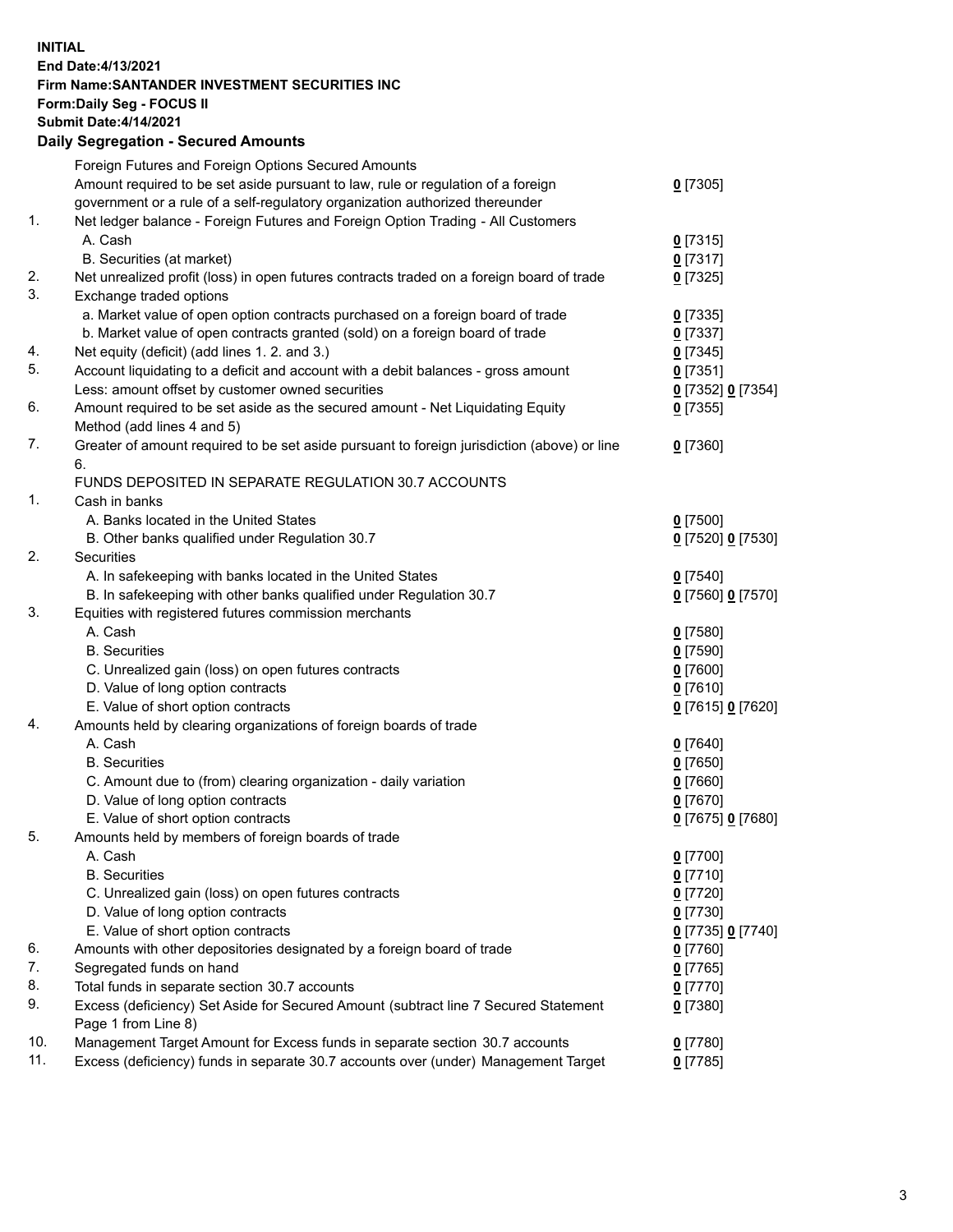| End Date: 4/13/2021<br>Firm Name: SANTANDER INVESTMENT SECURITIES INC                                                                                                                      |  |
|--------------------------------------------------------------------------------------------------------------------------------------------------------------------------------------------|--|
| <b>Form:Daily Seg - FOCUS II</b>                                                                                                                                                           |  |
| <b>Submit Date:4/14/2021</b>                                                                                                                                                               |  |
| Daily Segregation - Segregation Statement                                                                                                                                                  |  |
| SEGREGATION REQUIREMENTS(Section 4d(2) of the CEAct)                                                                                                                                       |  |
| 1.<br>Net ledger balance                                                                                                                                                                   |  |
| A. Cash<br>1,358,059,364 [7010]                                                                                                                                                            |  |
| B. Securities (at market)<br>$0$ [7020]                                                                                                                                                    |  |
| 2.<br>Net unrealized profit (loss) in open futures contracts traded on a contract market<br>540,519,642 [7030]                                                                             |  |
| 3.<br>Exchange traded options                                                                                                                                                              |  |
| A. Add market value of open option contracts purchased on a contract market<br>34,862,690 [7032]                                                                                           |  |
| B. Deduct market value of open option contracts granted (sold) on a contract market<br>-29,539,960 [7033]                                                                                  |  |
| Net equity (deficit) (add lines 1, 2 and 3)<br>4.<br>1,903,901,736 [7040]                                                                                                                  |  |
| 5.<br>Accounts liquidating to a deficit and accounts with                                                                                                                                  |  |
| debit balances - gross amount<br>$0$ [7045]                                                                                                                                                |  |
| Less: amount offset by customer securities<br>0 [7047] 0 [7050]                                                                                                                            |  |
| 6.<br>Amount required to be segregated (add lines 4 and 5)<br>1,903,901,736 [7060]                                                                                                         |  |
| FUNDS IN SEGREGATED ACCOUNTS                                                                                                                                                               |  |
| 7.<br>Deposited in segregated funds bank accounts                                                                                                                                          |  |
| A. Cash<br>323,839,124 [7070]                                                                                                                                                              |  |
| B. Securities representing investments of customers' funds (at market)<br>$0$ [7080]                                                                                                       |  |
| C. Securities held for particular customers or option customers in lieu of cash (at<br>$0$ [7090]                                                                                          |  |
| market)                                                                                                                                                                                    |  |
| 8.<br>Margins on deposit with derivatives clearing organizations of contract markets                                                                                                       |  |
| A. Cash<br>1,637,959,222 [7100]                                                                                                                                                            |  |
| B. Securities representing investments of customers' funds (at market)<br>$0$ [7110]                                                                                                       |  |
| C. Securities held for particular customers or option customers in lieu of cash (at<br>$0$ [7120]                                                                                          |  |
| market)                                                                                                                                                                                    |  |
| 9.<br>Net settlement from (to) derivatives clearing organizations of contract markets<br>9,077,169 [7130]                                                                                  |  |
| 10.<br>Exchange traded options                                                                                                                                                             |  |
| A. Value of open long option contracts<br>34,862,690 [7132]                                                                                                                                |  |
| B. Value of open short option contracts<br>-29,539,960 [7133]                                                                                                                              |  |
| 11.<br>Net equities with other FCMs                                                                                                                                                        |  |
| A. Net liquidating equity<br>$0$ [7140]                                                                                                                                                    |  |
| B. Securities representing investments of customers' funds (at market)<br>$0$ [7160]                                                                                                       |  |
| C. Securities held for particular customers or option customers in lieu of cash (at<br>$0$ [7170]                                                                                          |  |
| market)                                                                                                                                                                                    |  |
| 12.<br>Segregated funds on hand<br>$0$ [7150]<br>13.                                                                                                                                       |  |
| Total amount in segregation (add lines 7 through 12)<br>1,976,198,245 [7180]<br>14.                                                                                                        |  |
| Excess (deficiency) funds in segregation (subtract line 6 from line 13)<br>72,296,509 [7190]<br>15.                                                                                        |  |
| Management Target Amount for Excess funds in segregation<br>70,000,000 [7194]<br>16.<br>Excess (deficiency) funds in segregation over (under) Management Target Amount<br>2,296,509 [7198] |  |
| Excess                                                                                                                                                                                     |  |